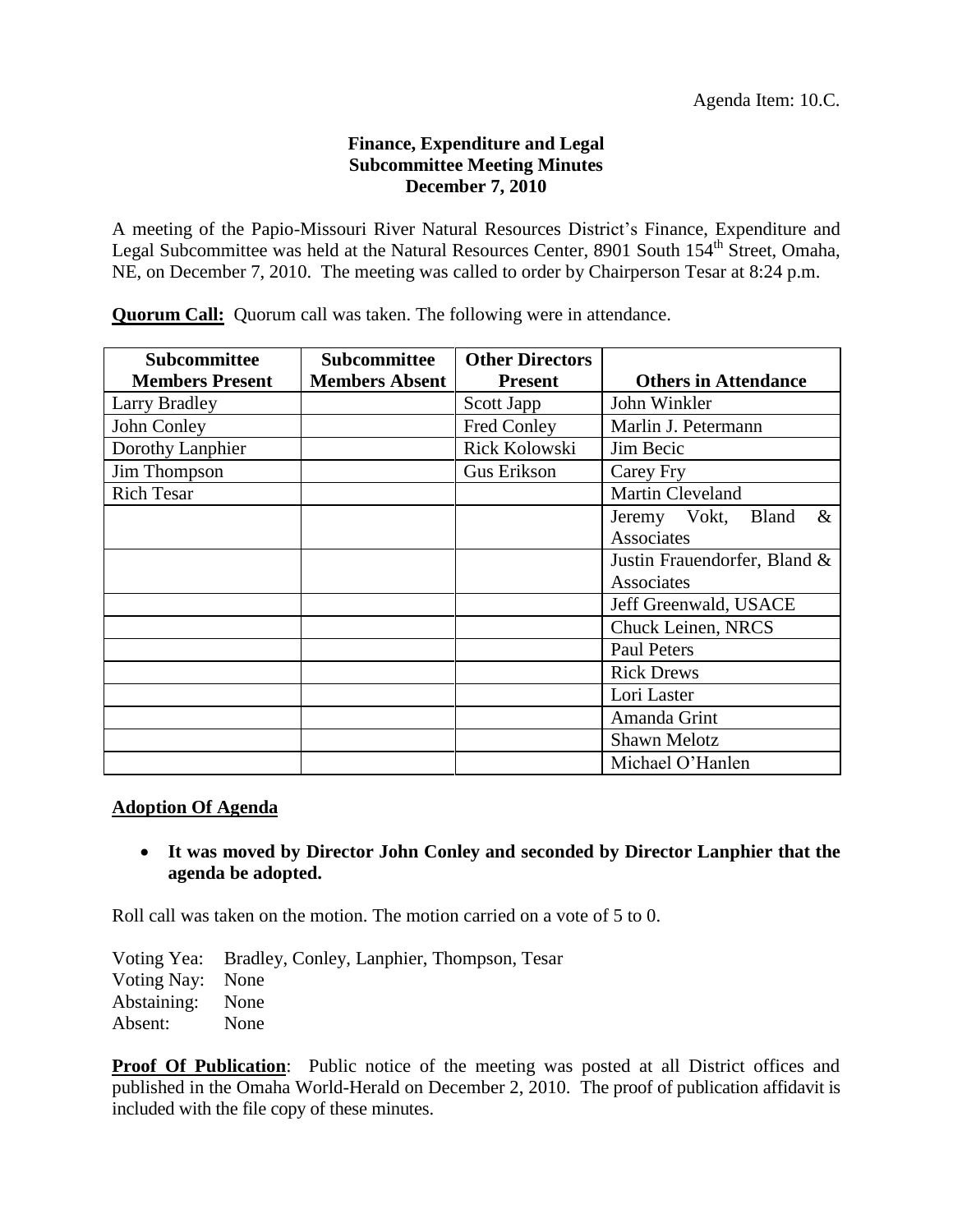# **FY 2010 Audit:**

District Accountant Carey Fry along with Justin Frauendorfer and Jeremy Vokt of Bland & Associates addressed the subcommittee to detail the changes in the audit report from the draft that was presented to the subcommittee in November. Mr. Frauendorfer stated that District staff has already addressed most of the findings from the draft audit report.

The following people addressed the subcommittee:

 $\triangleright$  Shawn Melotz, 10404 N. 132<sup>nd</sup> Street, Omaha, NE

There was discussion.

 **It was moved by Director Thompson and seconded by Director Bradley that the Subcommittee recommend to the Board that the FY2010 Audit Report and management letter, prepared by Bland and Associates, be accepted and that the General Manager be directed to file an authenticated copy of the audit report with the Nebraska Auditor of Public Accounts and the Nebraska Natural Resources Commission.**

Roll call was taken on the motion. The motion carried on a vote of 5 to 0.

Voting Yea: Bradley, Conley, Lanphier, Thompson, Tesar Voting Nay: None Abstaining: None Absent: None

### **Heron Haven Construction Fund Transfer:**

Jim Becic stated that the Heron Haven project site was acquired 18 years ago and a concept plan for wetland restoration was developed in 1992. The District has applied for funding from the U.S. Army Corps of Engineers yearly since 1998 but has yet to receive funding for the project. USACE indicated that funding would be available for this project in September, after the District budget was adopted by the Board. The District did not anticipate receiving funding for the Heron Haven project and therefore did not allocate funds for the project in the budget. District staff is requesting that \$155,902 be transferred to the Heron Haven project from the MoPac Trail – Construction Costs project for Fiscal Year 2011. The remaining project expenses will be in the Fiscal Year 2012 budget.

The following people addressed the subcommittee:

 $\triangleright$  Michael O'Hanlen, 3630 N. 114<sup>th</sup> Street, Omaha, NE

There was discussion.

 **It was moved by Director John Conley and seconded by Director Bradley that the Subcommittee recommend to the Board that \$155,902 be transferred from the MoPac Trail - Construction Costs (Hwy 50 to Lied Bridge) to the Heron Haven Project and that a \$155,902 payment be sent by January 1, 2011 to the US Army**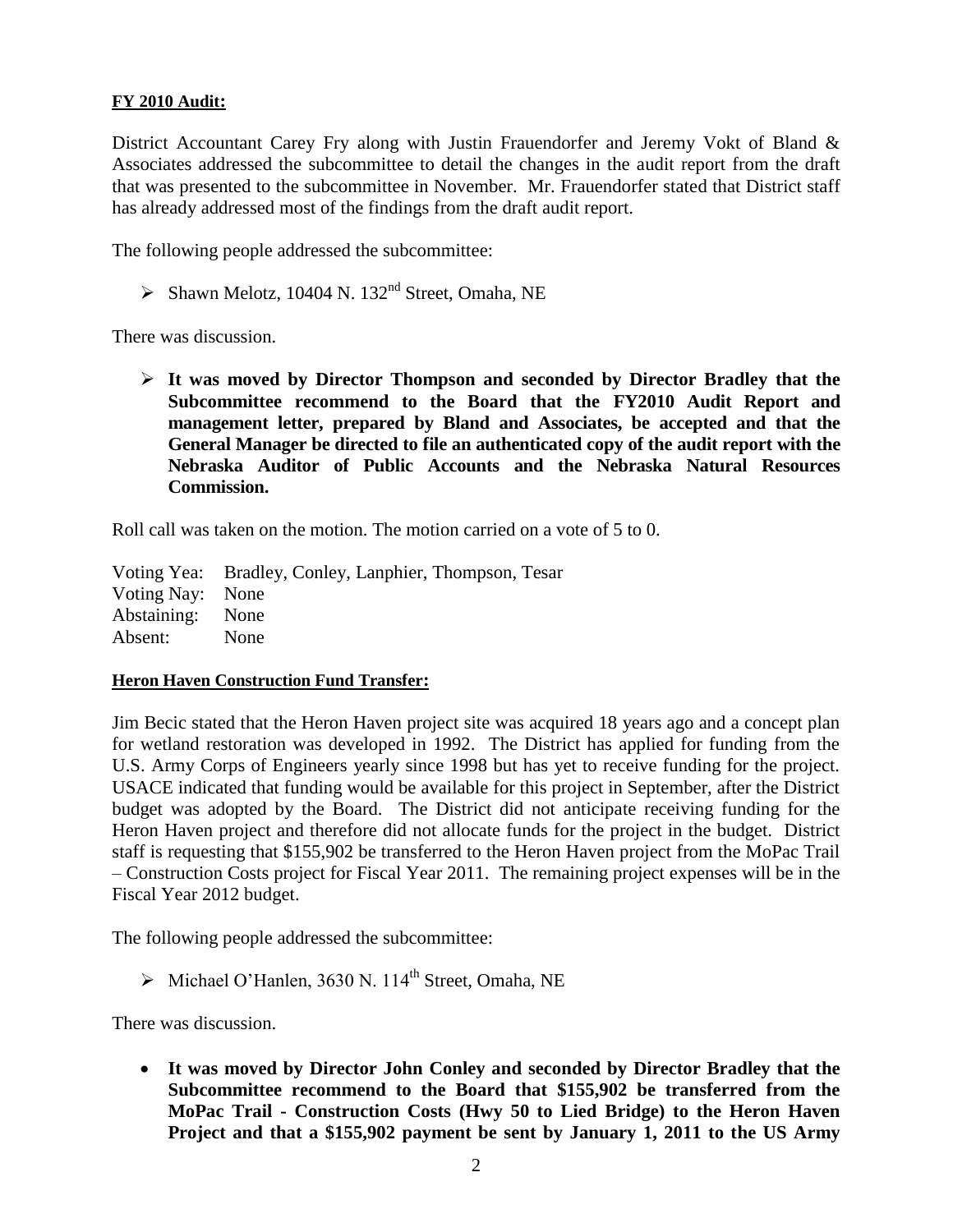# **Corps of Engineers, Omaha District for design and implementation of the Heron Haven 206 Wetland Restoration Project.**

Roll call was taken on the motion. The motion carried on a vote of 5 to 0.

Voting Yea: Bradley, Conley, Lanphier, Thompson, Tesar Voting Nay: None Abstaining: None

Absent: None

#### **Papio Creek Watershed Structure W-3:**

a. Construction Change Order and Over 110% of Budget

Martin Cleveland updated the subcommittee on the progress of the W-3 project. During construction, unsuitable material was discovered at the base of the dam. In the past, fill and debris had been placed in a channel on the site that was not encountered during the geotechnical investigation. The unsuitable material had to be removed, piled, and then placed as a cover on the backside of the dam. Chuck Leinen with NRCS stated they had negotiated the cost to complete the work with the contractor. This change order will put the project over 110% of the approved amount. District staff is requesting that the change order be approved and that the Assistant General Manager be authorized to execute further contract modifications totaling a maximum of 10% of the original construction contract amount.

There was discussion.

 **It was moved by Director John Conley and seconded by Director Bradley that the Subcommittee recommend to the Board that the Assistant General Manager (as per agreement with NRCS) be authorized to execute Contract Modification No. 2 in the amount of \$144,073.08 with Pruss Excavation for the Papio W-3 Rehabilitation Project, that the Assistant General Manager be authorized to execute future contract modifications totaling a maximum of 10% of the original construction contract amount and that Account No. 510-4479-W-3 Rehabilitation Project be allowed to exceed 110% of the budgeted amount.**

Roll call was taken on the motion. The motion carried on a vote of 4-yea and 1 abstention.

Voting Yea: Bradley, Conley, Thompson, Tesar Voting Nay: None Abstaining: Lanphier Absent: None

b. John and Mary Camden Property – Temporary Easement Extension

Martin Cleveland explained that due to a wet construction season and unforeseen site problems like unsuitable soil, the project will not be completed prior to the expiration of the temporary construction easement obtained from John and Mary Camden. District staff is requesting that the process begin to acquire an additional 6 month easement from the Camdens, which will push the deadline back to November 17, 2011, by which time the project should be completed.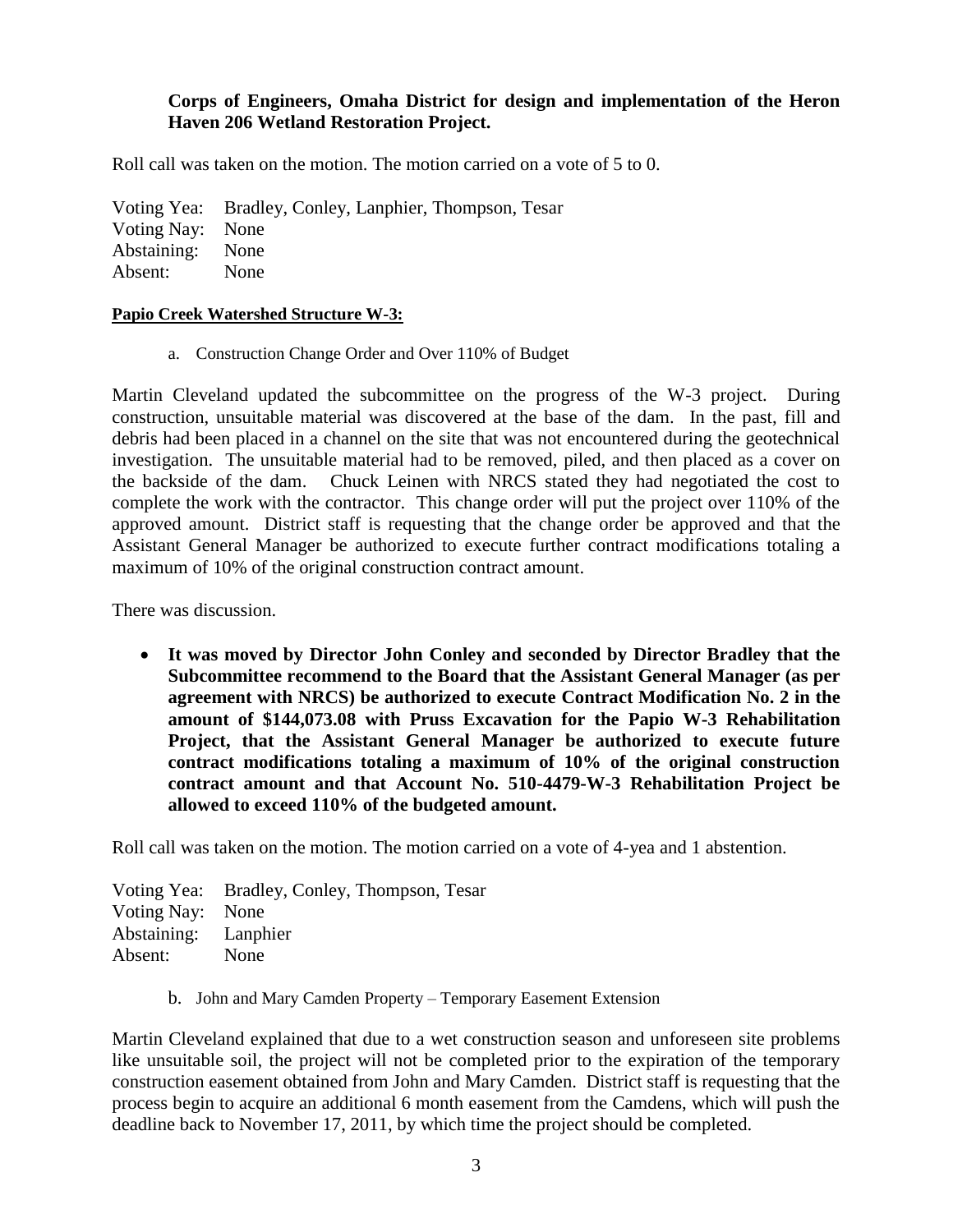There was discussion.

 **It was moved by Director John Conley and seconded by Director Bradley that the Subcommittee recommend to the Board that the General Manager be authorized to commence the right-of-way process to acquire an additional 6 month long temporary easement form John and Mary Camden for the continued construction of Papio Creek Watershed Structure W-3 Rehabilitation project.**

Roll call was taken on the motion. The motion carried on a vote of 5 to 0.

Voting Yea: Bradley, Conley, Lanphier, Thompson, Tesar Voting Nay: None Abstaining: None Absent: None

### **Dial Realty Note**

 **It was moved by Director John Conley and seconded by Director Bradley that the Subcommittee enter Executive Session to discuss potential litigation associated with the Dial trust deed default.**

Roll call was taken on the motion. The motion carried on a vote of 5 to 0.

Voting Yea: Bradley, Conley, Lanphier, Thompson, Tesar Voting Nay: None Abstaining: None Absent: None

The Subcommittee went into Executive Session at 9:36 p.m.

 **It was moved by Director Thompson and seconded by Director Bradley that the Subcommittee return to Regular Session.** 

Roll call was taken on the motion. The motion carried on a vote of 4-yea and 1 not voting.

Voting Yea: Bradley, Conley, Thompson, Tesar Voting Nay: None Abstaining: None Not Voting: Lanphier Absent: None

The Subcommittee returned to Regular Session at 10:44 p.m.

 **It was moved by Director Tesar and seconded by Director Bradley that the Subcommittee recommend that the following resolution be adopted:**

**WHEREAS, on or about March 10, 2006, Dial Realty Development Corp. ("Dial") delivered to the District a Deed of Trust, now recorded with the**